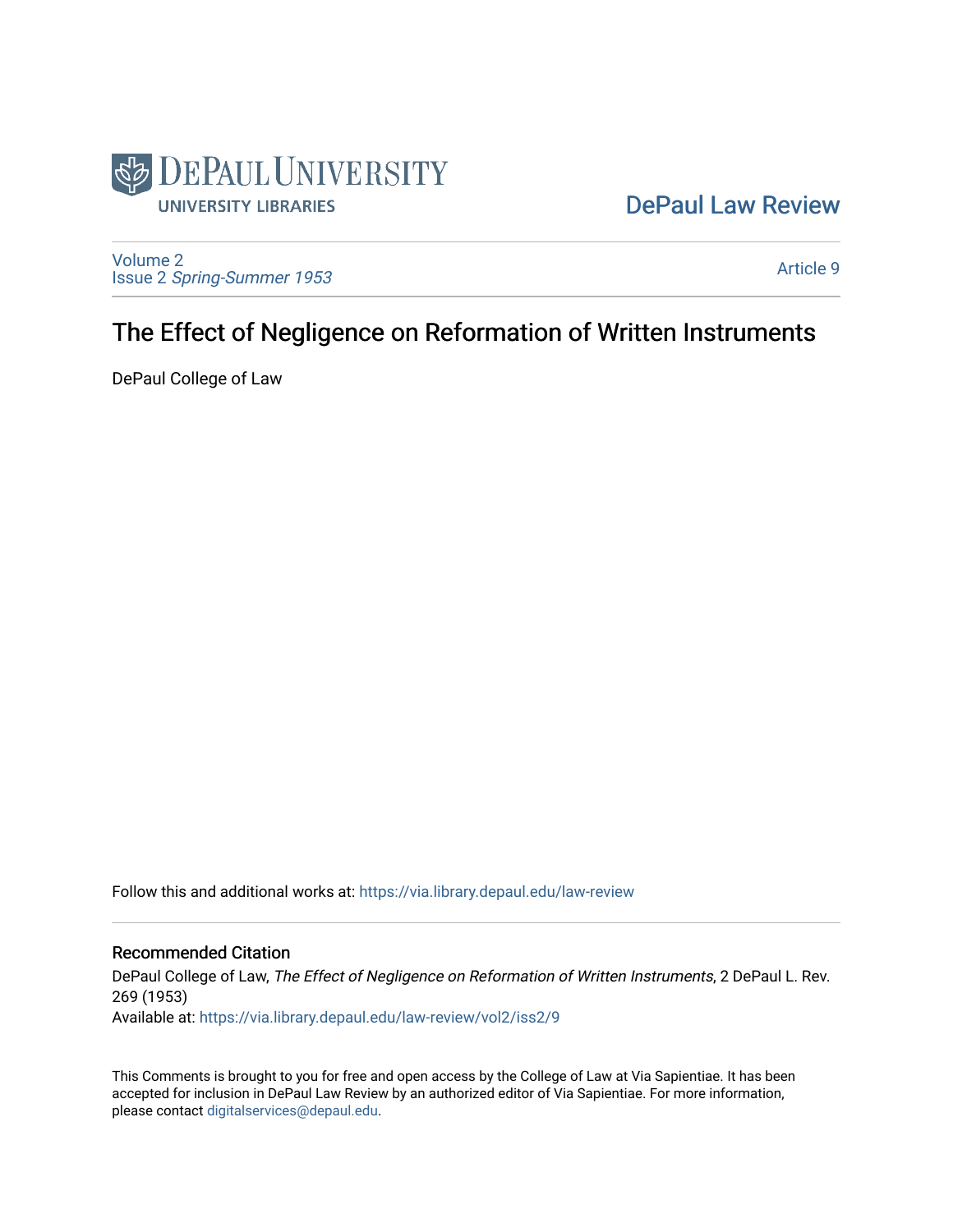#### **COMMENTS**

#### THE EFFECT OF NEGLIGENCE ON REFORMATION OF WRITTEN INSTRUMENTS

In considering the reformation problem many of the courts conclude that negligence, not excused **by** fraud and mistake and without qualification as to its degree, precludes reformation.' As those familiar with the law would expect, there are points within this general view upon which some courts take leave to disagree.

The first point of divergence is on the question of the degree of negligence which vitiates a right to reformation. To indicate the disunityon the degree aspect, it is well to first consider the situation wherein the party seeking such relief has failed to read the instrument before signing. For a revelation of the tenor of those courts disregarding degree, a very early Iowa case<sup>2</sup> is illustrative. In this case the court stated that all negotiations preliminary to or contemporaneous with the written instrument are merged therein, and that the party signing such instrument without having read it or taken precautions to ascertain its contents is bound thereby. In contrast, a later New Jersey decision<sup>3</sup> set forth the opinion, that where a grantee paid consideration his acceptance of a deed containing covenants inconsistent with the contract of sale, without reading the same, did not disentitle him to a reformation.

To emphasize that this variance is not merely a product of the courts around the turn of the century, a Federal case in **19391** and an Iowa case of **19375** show a continued incompatibility on the same question. The Federal case<sup>6</sup> decided that the failure of a party to read the instrument before signing is negligence, thereby precluding the relief of reformation. On the other side of the question, the Iowa court7 decreed that the negligence of a party to a contract in not familiarizing himself with the contents of the instrument signed by him, will not always

**<sup>1</sup>**Hope v. Barham, **28** F. Supp. **561** (V.D. La., **1939);** Schweickhardt v. Chessen, **329 Il1. 637, 161 N.E. 118 (1928);** Work v. Wagner, **76** Colo. 407, **231** Pac.. **1110 (1925);** Kearns-Gorsuch Bottle Co. v. Hartford-Fairmount Co., **1** F. **2d 318 (S.D.** N.Y.. **1921);** Houchin v. Auracher, 194 Iowa **606,190 N.'W. 3 (1922);** In **re** Miller's Estate, **226** S.W. **302** (Mo. **App., 1920);** Hart v. Jopling, 146 S.W. **1075** (Tex. Civ. **App., 1912);** Grieve v. Grieve, **15** Wyo. 358, **89** Pac. **569 (1907);** Minneapolis **&** St. Louis Railway Co. v. Cox, **76** Iowa **306,** 41 N.W. 24 **(1888);** Fitzpatrick v. Ringo, **9 Ky.** L. Rep. **503,** *5* S.W. 431 **(1887);** Davenport v. Lowry, **78** Ga. **89 (1886);** Johnston v. Dunavan, **17 Il1. App. 59** (1885); First Nat'l Bank v. Gough, **61** Ind. 147 **(1878).**

**<sup>2</sup>**Minneapolis **&** St. Louis Railway Co. v. Cox, **76** Iowa **306,** 41 N.W. 24 **(1888).**

**3** Lloyd v. Hulick, **69 N.J. Eq.** 784, **63 Atl. 616 (1906).**

4 Hope v. **Barham, 28** F. Supp. **561** (W.D. La., **1939).**

**5** Conrad v. Farmer's Mutual Hail Ins. Association **of Iowa, 223** Iowa **828, 273** N.W. **913 (1937).**

**6** Note 4 supra. **7** Note **5** supra.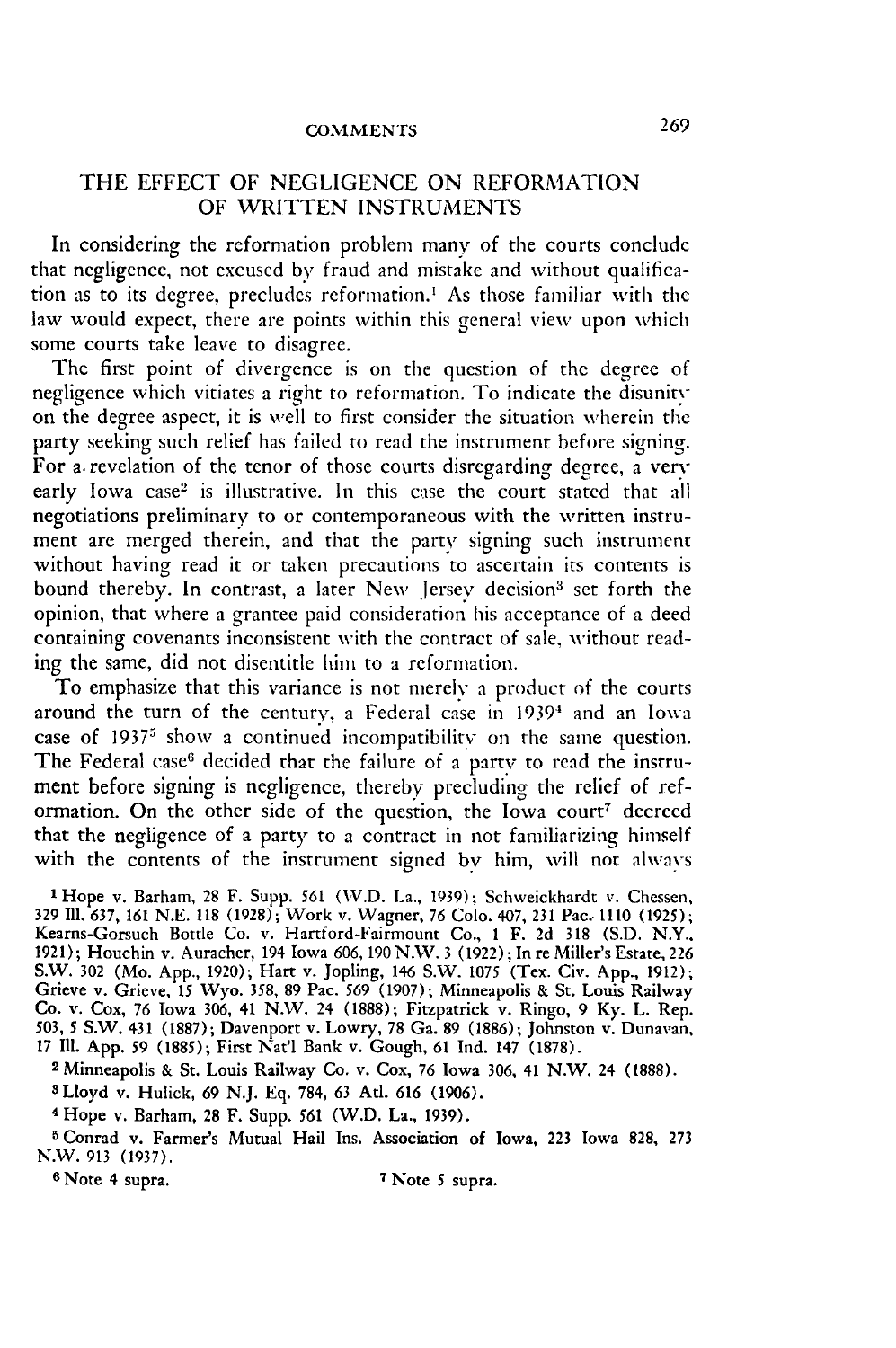preclude reformation, and the court stated that the degree of negligence is the point to be considered. Although the courts in these cases where the degree of negligence is not considered, in no way indicate that their decision is controlled **by** the facts of the individual case, some cases lead one to conclude that their view will not be indiscriminantly applied to all analogous factual situations. This is most apparent in two cases, $8$ wherein the idea prevails that the negligent conduct of failing to read an instrument before signing may be excused, even in the absence of fraud or mistake. In the one case,<sup> $9$ </sup> the party seeking reformation had his bank prepare a mortage, and relied on them to draw it according to its terms. They made a detrimental error of one thousand dollars and he failed to read the instrument. The court expressed the belief that relying on one's bank in such situations is commonly done and the negligence would be excused. Likewise, in the second case,10 the court excused the failure to read after the parties had dictated the terms which were written by a third person. Thus, what appears to be an irreconcilable split on substance, may only be a variance dictated by the facts.

The next point upon which some of the courts take an opposing stand is the effect of mutual mistake or fraud on the negligence of the party seeking relief. The majority of the courts considering the problem have held that mutual mistake will nullify the negligence of the party seeking relief. An excmplification on this result of mutual mistake is to be found in a rather recent Georgia decision.<sup>11</sup> It was stated therein, that the negligence of the complaining party does not necessarily preclude reformation, if by reason of a common or mutual mistake the instrument does not express the true agreement.

The contrary view, having but slight support,<sup>12</sup> stands forth most clearly in the case of *Great Western Manufacturing Company v.* Adams.<sup>13</sup> In this case a lessee subleased to another with a covenant of warranty without providing for a right of reversion in the grantor which **Was** contained in the master lease. He alleged mutual mistake and sought reformation thereof. The court very strictly stated that since the instrument did not express the complainant's true intent due to his own negligence, he is not entitled to reformation on the grounds of either mistake, fratid or accident. **Such** a dccision surely does not seem reasonable in view of the fact that the presence of a mutual mistake discloses the

**8** 'ickard **v.** Farmers' & Merchants' Bank, **171** Vis. 167, 176 **N.\V. 782 (1920);** \Vest **%.** Suda, **69** Comn. **60, 36** Atl. 1015 **(1897).**

<sup>9</sup> Pickard *v. Farmers' & Merchants' Bank, 171 Wis. 167, 176 N.W. 782 (1920).* 

**1D** West **%-.** Sod;,, 69 Conn. **60,** 36 Afl. 1015 **(1897).**

**1** \V. **P.** Brown & Sons Lumber **Co. %-.** I.chols, 200 Ga. 284, 36 **S.E. 2d** 762 (1946).

**'-'Rushtoll v. I** iallett, **8** Utah **277, 30** Pac. 1014 **(1892).**

**13** 176 **Fed. 325 (C.A.** 8th, **1910).**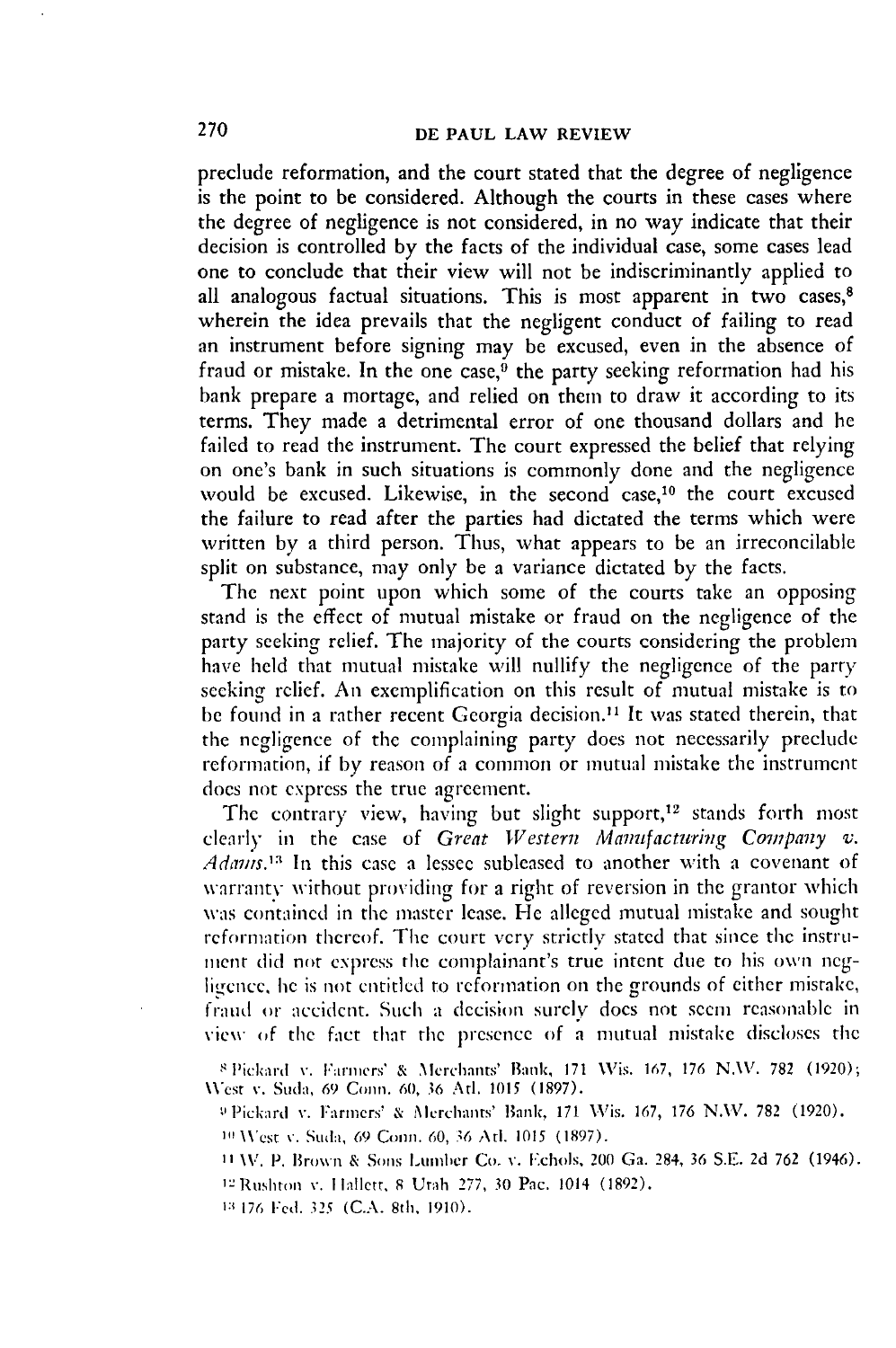nonexistence of a manifestation of mutual assent which was rhought to, be present. To subscribe to this holding would be to support the party who seeks no change, and is content to perform a contract where the mutual mistake was to his benefit-and punish the party who is willing to perform the agreement originally intended to be carried out.

With regard to those cases wherein a fraud was perpetrated *by* **rhc** party now defending the request for reformation, a 1942 California **de**cision<sup>14</sup> is a lucid presentation of the view more readily accepted. This court decreed that a person who has been induced to enter into a contract by fraud may rescind or reform the contract, and his negligence in failing to read the contract does not bar his right to relief. *Rushton v. Hallett,"5* in contrast, gives a holding not reconcilable with the foregoing view. The complainant in this case alleged that the defendant grantee fraudulently included in the deed a second parcel of land that the grantor did not intend to convey. This court concluded that no relationship of confidence or trust existed between them, and if the complainant was imposed upon or defrauded it was through his own negligence, and the fault rests on him entirely.

As for a unilateral mistake, generally it does not give the erring party a right to reformation.<sup>16</sup> In California however, certain types of unilateral mistake and negligence in failing to perceive it, do not prevent the maintaining of a reformation suit. As set out in one decree,<sup>17</sup> under the Civil Code of California, reformation of a contract, made through mistake of one party which at the time of execution the other party knew of or suspected cannot **be** defended on the ground that the mistaken party was negligent in not reading the contract.

Inherent in all the preceding considerations was the prevailing idea that negligence, in itself, is invariably a bar to reformation. But in addition to those cases disagreeing minutely on the question of degree, **we hivc** many cases which stand in conflict as to whether negligence in itself is sufficient.

Thus some courts have taken the position that mere negligence will not preclude a party from receiving reformation of his instrument. A representative case in this group is that of *McMabon v. Tanner*,<sup>18</sup> in which the grantor of two tracts of land to a brother and sister deeded each the other's tract. The brother failed to read his deed at the **tio:**

14 Security-First Nat'l Bank of Los Angeles v. Earp, 19 Cal. 2d 774, 122 P. 2d 908) **(1942).**

**15 8 Utah 277, 30 Pac. 1014 (1892).**

**10 Hyde v. Kirkpatrick, 78 Ore.** *466, 153* **Pac. 41 (1915); Pope v. Hoopes, 84 Fed. "'7 (C.A. NJ., 1898).**

**<sup>17</sup>**Wilson v. **Moriarity, 88 Cal. 207, 26 Pac. 85 (1891).**

**Is 249 P. 2d 502 (Utah, 1952).**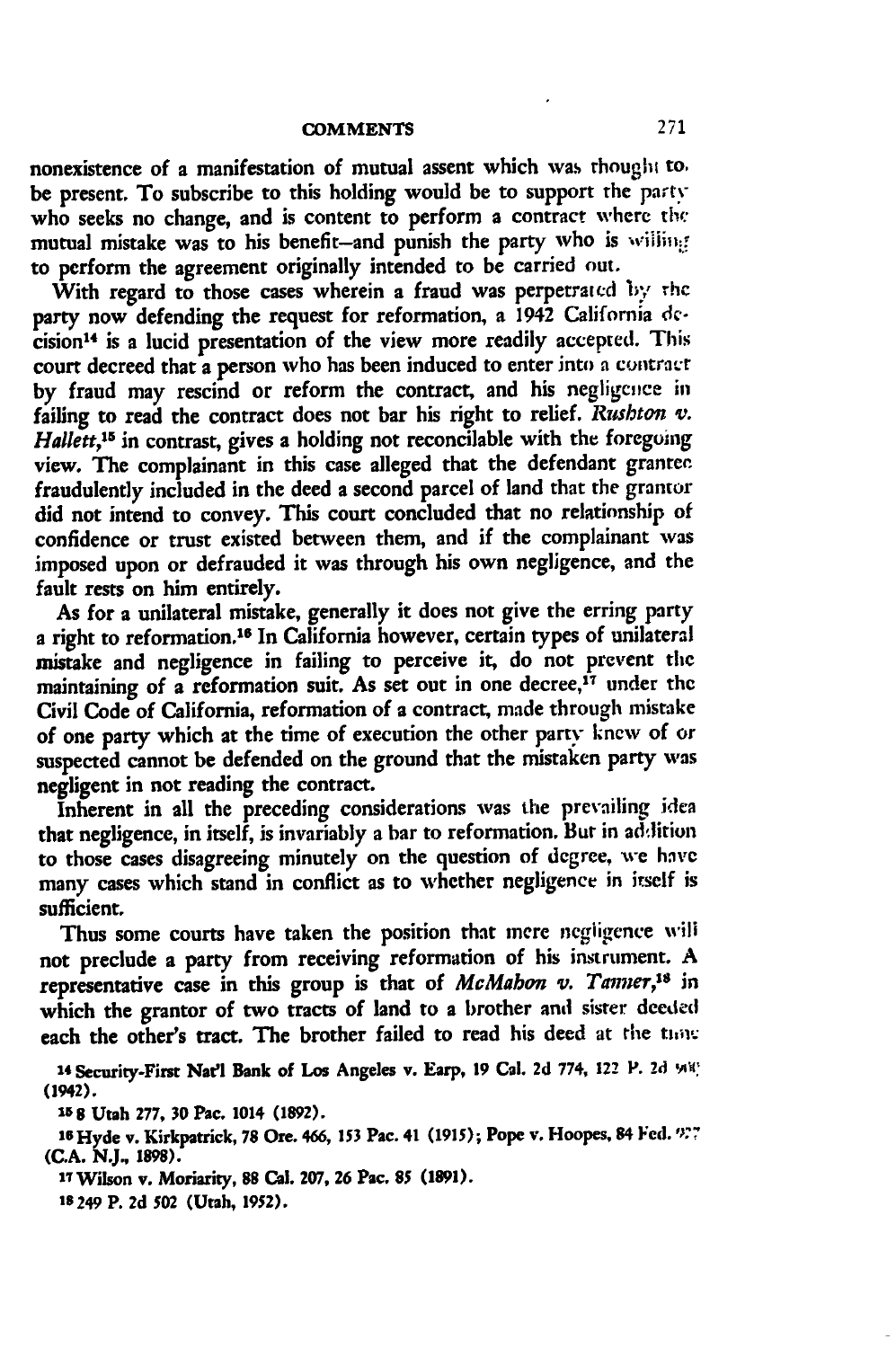he accepted and sought to have the deeds reformed. The court held that the negligence must amount to a violation of a positive legal duty. It concluded that even clearly established negligence may not of itself be a sufficient ground for refusing relief, if it appears that the other party has not been prejudiced thereby. The courts adhering to this rationale are few in number.<sup>19</sup> However, it does seem to be a very equitable and logical solution, for it would appear that as long as the other party is in no way prejudiced by the negligence, there is no reason for denying to the negligent, but innocent party, the right to a reformation.

This requirement that the negligence amount to a violation of a positive legal duty before the right to reformation is lost, together with the other equitable attitude of allowing reformation even then if no prejudice has resulted, first appeared around the early 1930's. One of the earliest cases setting forth this view was an Illinois Appellate decision.<sup>20</sup> In this decision the defendant (mortgagor), when applying for a mortgage from the complainant (mortgagee), gave a description of his land which excluded one quarter of a section by mistake. Complainant sought to have the one quarter included in the mortgage. The defendant alleged that since complainant failed to read the description and discover the error his **neg**ligence precluded his right to relief. The court concluded that the negligence must amount to a violation of a legal duty, and that the party against whom the reformation is sought to be enforced must have suffered a loss because of such negligence, before reformation will **be** denied.

The present Illinois view must not be assumed to be that set forth in this decision however, for subsequently the Illinois courts did undergo a few changes of mind. Prior to **1931,** the Illinois case precedent was a very early Illinois Appellate decision.<sup>21</sup> This case was in conformance with decisions looking upon negligence in itself as a bar, and the court, without considering the degree of negligence, stated that negligence on the part of the complaining party destroys his right to reformation. This attitude was again substantiated in an Illinois Supreme Court decision in **1928,22** wherein the court stated that to justify reformation of a written contract it must appear that the party seeking such relief was free from negligence.

The first change was brought about in 1931,<sup>23</sup> when the Illinois Ap-

**<sup>19</sup> Meyer v. Young, 23** Wash. **2d 109, 159 P. 2d 908 (1945); Greenfield v. Aetna** Cas. **& Sur.** Co., 75 **Ohio App. 122, 61 N.E. 2d 226 (1944); Ward v. Lyman, 108 Vt.** 464, **188** At. **892 (1937);** Fed. Land Bank of St. Louis v. Kenshalo, **258 Il1. App. 1 (1930).**

**<sup>20</sup>Fed. Land Bank of St. Louis v. Kenshalo,** *258* **111. App. 1 (1930).**

<sup>21</sup>**Johnston v. Dunavan, 17 111. App. 59 (1885).**

**<sup>22</sup> Schweickhardt v. Chessen, 329 Ill. 637, 161 N.E. 118 (1928).**

**<sup>23</sup> Fed. Land Bank of St. Louis v. Kenshalo, 258 II. App. 1 (1930).**